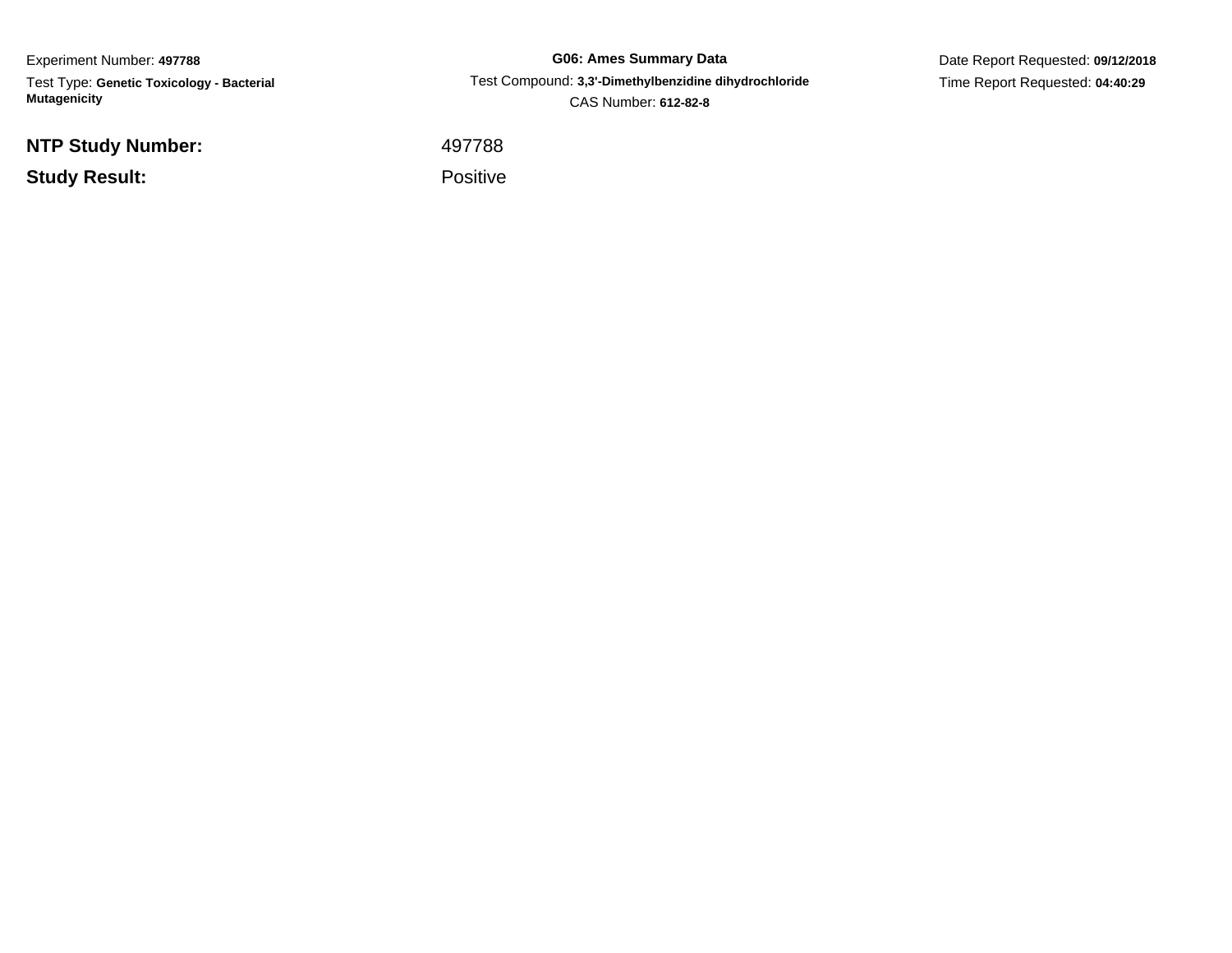Test Type: **Genetic Toxicology - Bacterial Mutagenicity**

#### **G06: Ames Summary Data**Test Compound: **3,3'-Dimethylbenzidine dihydrochloride**

Date Report Requested: **09/12/2018**Time Report Requested: **04:40:29**

|                               | Strain: TA100     |                        |                     |
|-------------------------------|-------------------|------------------------|---------------------|
| Dose (ug/Plate)               | <b>Without S9</b> | <b>With 10% Rat S9</b> | With 10% Hamster S9 |
| Vehicle Control <sup>1</sup>  | $103 \pm 4.6$     | $102 \pm 6.2$          | $86 \pm 0.5$        |
| 10.0                          | $87 \pm 6.4$      | $116 \pm 7.7$          | $87 \pm 5.2$        |
| 33.0                          | $90 \pm 3.5$      | $118 \pm 1.7$          | $106 \pm 3.8$       |
| 100.0                         | $95 \pm 7.5$      | $116 \pm 4.8$          | $118 \pm 10.9$      |
| 333.0                         | $91 \pm 2.0$      | $105 \pm 3.6$          | $118 \pm 0.9$       |
| 666.0                         | $86 \pm 2.6^s$    | $118 \pm 8.5^{s}$      | $114 \pm 7.4^s$     |
| <b>Trial Summary</b>          | Negative          | Negative               | Equivocal           |
| Positive Control <sup>2</sup> |                   |                        | $305 \pm 6.5$       |
| Positive Control <sup>3</sup> | $474 \pm 26.2$    |                        |                     |
| Positive Control <sup>4</sup> |                   | $733 \pm 9.3$          |                     |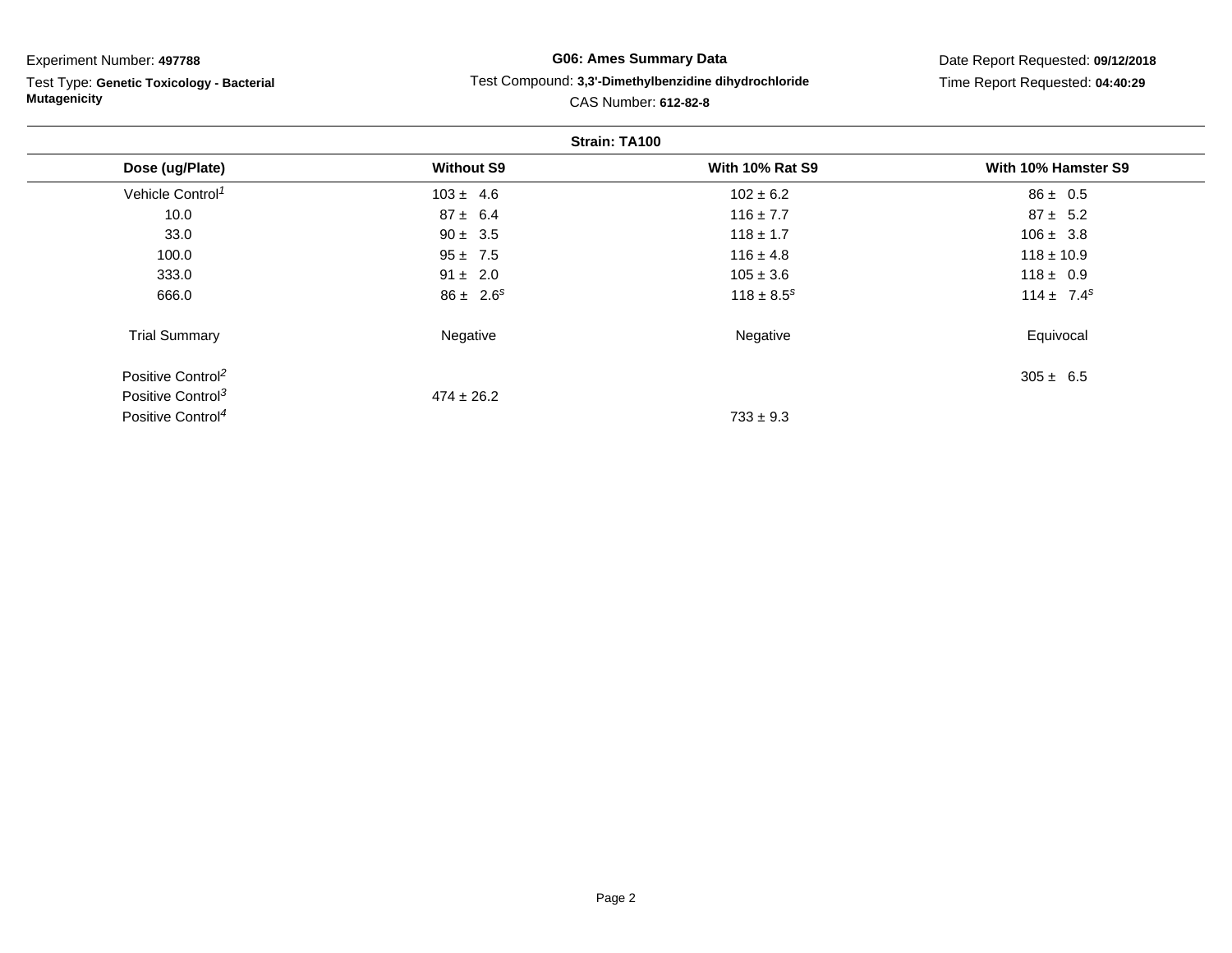Test Type: **Genetic Toxicology - Bacterial Mutagenicity**

#### **G06: Ames Summary Data**Test Compound: **3,3'-Dimethylbenzidine dihydrochloride**

Date Report Requested: **09/12/2018**Time Report Requested: **04:40:29**

|                               |                   | Strain: TA1535         |                     |
|-------------------------------|-------------------|------------------------|---------------------|
| Dose (ug/Plate)               | <b>Without S9</b> | <b>With 10% Rat S9</b> | With 10% Hamster S9 |
| Vehicle Control <sup>1</sup>  | $17 \pm 3.7$      | $9 \pm 1.5$            | $8 \pm 0.7$         |
| 10.0                          | $16 \pm 2.0$      | $6 \pm 1.5$            | $6 \pm 1.2$         |
| 33.0                          | $15 \pm 1.7$      | $13 \pm 1.8$           | 6 ± 2.7             |
| 100.0                         | $12 \pm 1.5$      | $9 \pm 1.5$            | $9 \pm 1.5$         |
| 333.0                         | $14 \pm 1.5$      | $7 \pm 1.8$            | $8 \pm 0.7$         |
| 666.0                         | $6 \pm 0.3^{s}$   | $8 \pm 1.0^s$          | $8 \pm 2.4^s$       |
| <b>Trial Summary</b>          | Negative          | Negative               | Negative            |
| Positive Control <sup>2</sup> |                   |                        | $43 \pm 1.3$        |
| Positive Control <sup>3</sup> | $209 \pm 6.4$     |                        |                     |
| Positive Control <sup>5</sup> |                   | $169 \pm 11.3$         |                     |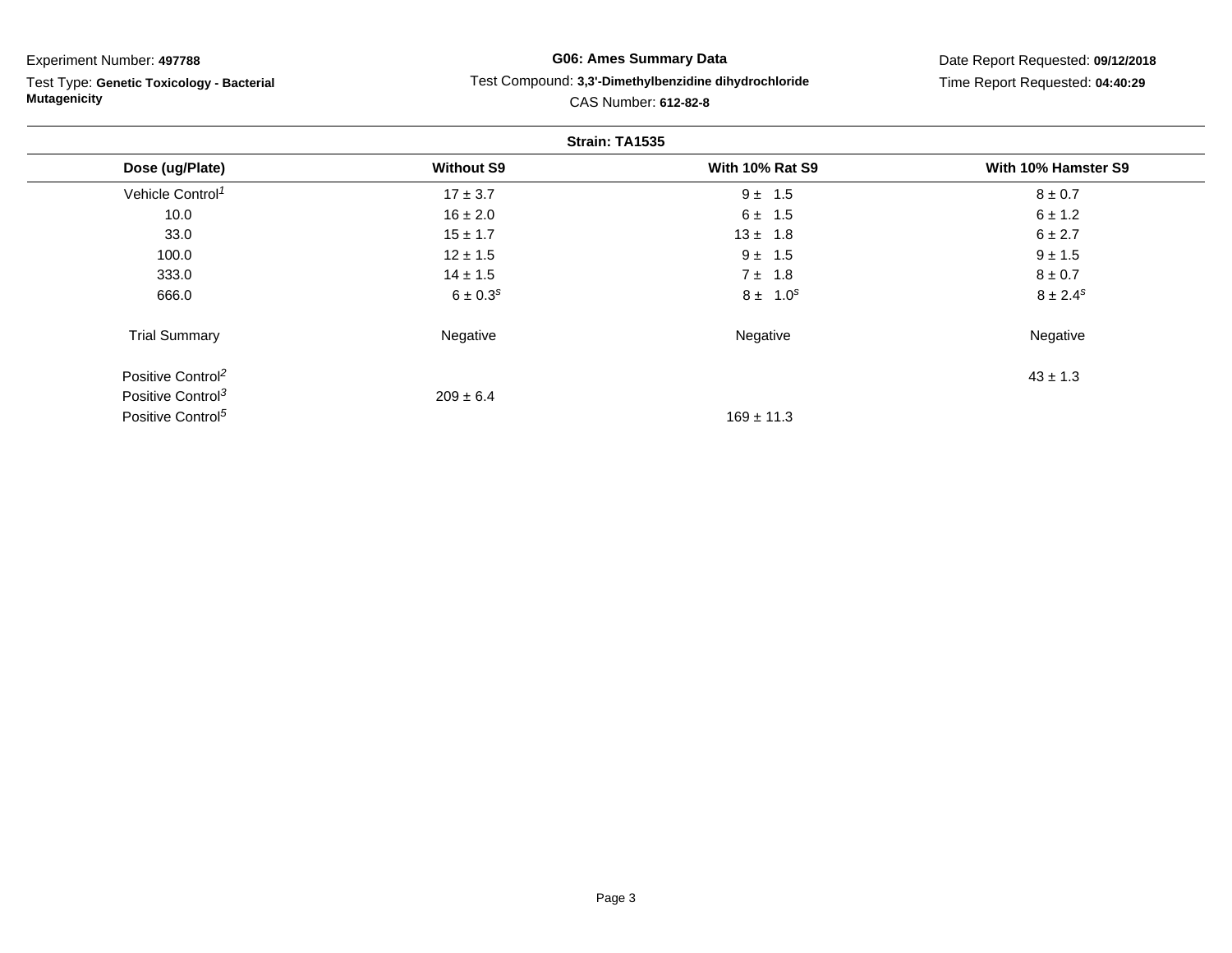Test Type: **Genetic Toxicology - Bacterial Mutagenicity**

#### **G06: Ames Summary Data**Test Compound: **3,3'-Dimethylbenzidine dihydrochloride**

Date Report Requested: **09/12/2018**Time Report Requested: **04:40:29**

|                               |                   | <b>Strain: TA97</b>    |                     |
|-------------------------------|-------------------|------------------------|---------------------|
| Dose (ug/Plate)               | <b>Without S9</b> | <b>With 10% Rat S9</b> | With 10% Hamster S9 |
| Vehicle Control <sup>1</sup>  | $86 \pm 6.2$      | $133 \pm 1.6$          | $116 \pm 3.8$       |
| 10.0                          | $91 \pm 3.3$      | $176 \pm 1.0$          | $114 \pm 1.2$       |
| 33.0                          | $91 \pm 3.0$      | $130 \pm 2.6$          | $119 \pm 6.8$       |
| 100.0                         | $88 \pm 9.5$      | $142 \pm 8.5$          | $124 \pm 10.6$      |
| 333.0                         | $71 \pm 5.9$      | $121 \pm 9.0$          | $122 \pm 8.4$       |
| 666.0                         | $52 \pm 4.6^s$    | $110 \pm 9.4^s$        | $101 \pm 3.5^s$     |
| <b>Trial Summary</b>          | Negative          | Negative               | Negative            |
| Positive Control <sup>2</sup> |                   |                        | $228 \pm 11.5$      |
| Positive Control <sup>5</sup> |                   | $1178 \pm 49.5$        |                     |
| Positive Control <sup>6</sup> | $461 \pm 33.3$    |                        |                     |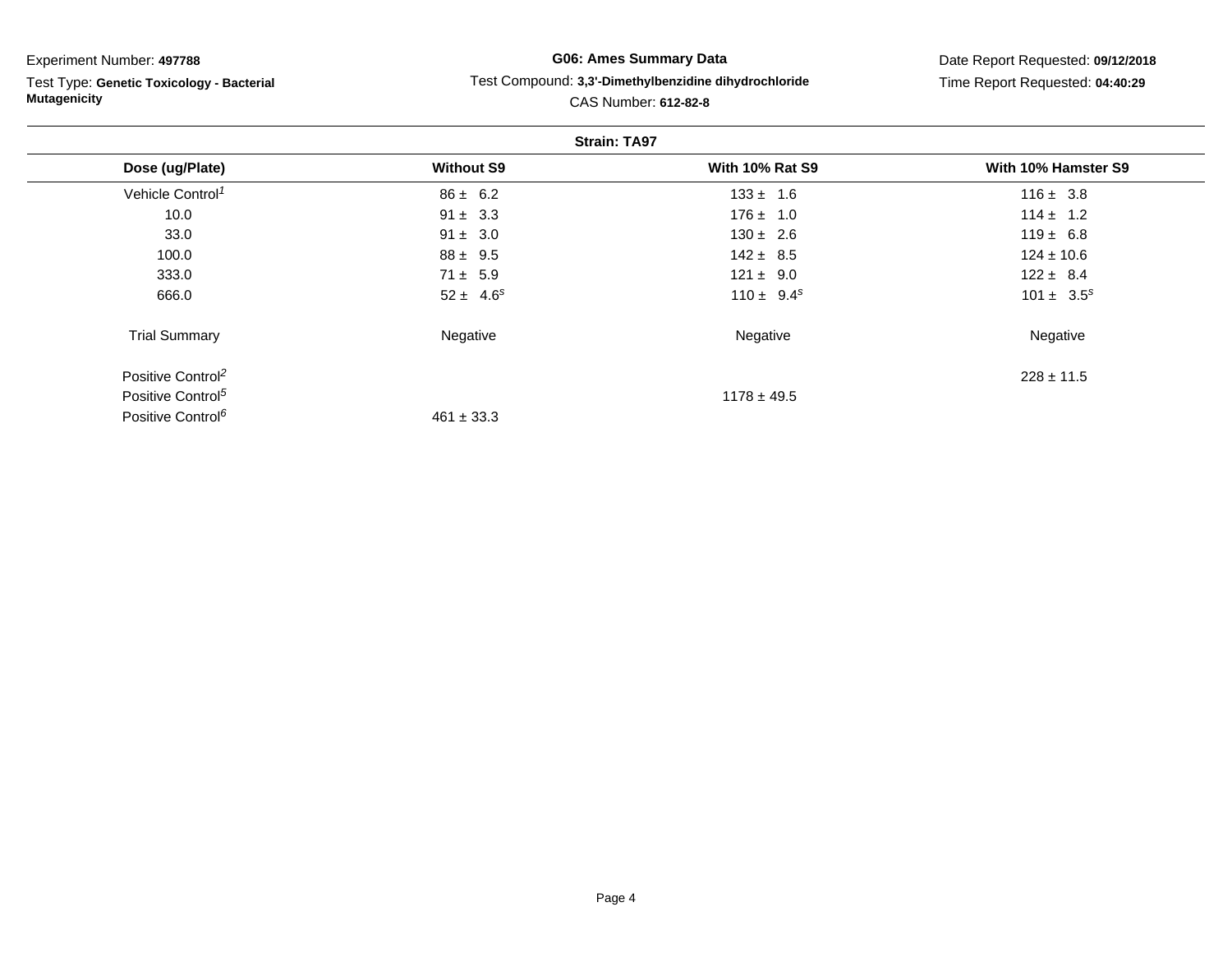Test Type: **Genetic Toxicology - Bacterial Mutagenicity**

#### **G06: Ames Summary Data**Test Compound: **3,3'-Dimethylbenzidine dihydrochloride**

Date Report Requested: **09/12/2018**Time Report Requested: **04:40:29**

|                               |                   |                   | <b>Strain: TA98</b>    |                        |                     |
|-------------------------------|-------------------|-------------------|------------------------|------------------------|---------------------|
| Dose (ug/Plate)               | <b>Without S9</b> | <b>Without S9</b> | <b>With 10% Rat S9</b> | <b>With 10% Rat S9</b> | With 10% Hamster S9 |
| Vehicle Control <sup>1</sup>  | $13 \pm 3.7$      | $18 \pm 2.9$      | $28 \pm 3.8$           | $30 \pm 7.1$           | $25 \pm 3.5$        |
| 10.0                          | $12 \pm 1.7$      | $15 \pm 2.5$      | $72 \pm 2.6$           | $64 \pm 1.9$           | $50 \pm 1.5$        |
| 33.0                          | $13 \pm 3.2$      | $15 \pm 2.3$      | $87 \pm 8.9$           | $92 \pm 3.7$           | $61 \pm 4.0$        |
| 100.0                         | $12 \pm 2.9$      | $17 \pm 1.2$      | $110 \pm 1.7$          | $101 \pm 4.4$          | $78 \pm 3.2$        |
| 333.0                         | $15 \pm 0.3^s$    | $13 \pm 2.3$      | $107 \pm 6.6$          | $100 \pm 8.8$          | $101 \pm 1.7$       |
| 666.0                         | $13 \pm 1.3^s$    | $10 \pm 3.4^s$    | $112 \pm 4.0^s$        | $97 \pm 2.7^s$         | $147 \pm 15.6^s$    |
| <b>Trial Summary</b>          | Negative          | Negative          | Positive               | Positive               | Positive            |
| Positive Control <sup>7</sup> |                   |                   |                        |                        | $166 \pm 6.5$       |
| Positive Control <sup>2</sup> |                   |                   | $217 \pm 11.4$         | $286 \pm 28.9$         |                     |
| Positive Control <sup>8</sup> | $177 \pm 10.6$    | $145 \pm 3.4$     |                        |                        |                     |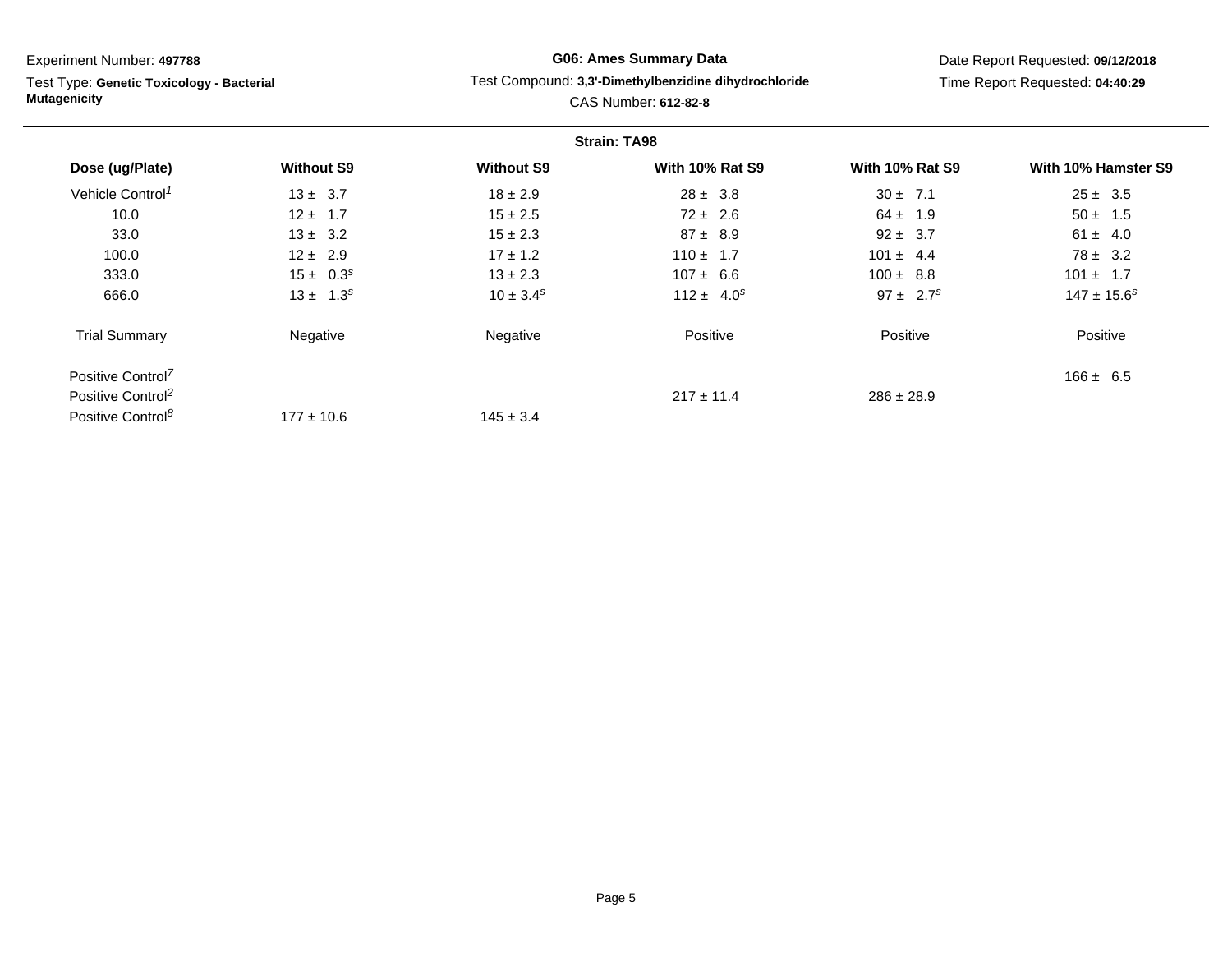Test Type: **Genetic Toxicology - Bacterial Mutagenicity**

#### **G06: Ames Summary Data** Test Compound: **3,3'-Dimethylbenzidine dihydrochloride**CAS Number: **612-82-8**

Date Report Requested: **09/12/2018**Time Report Requested: **04:40:29**

#### **Strain: TA98**

| Dose (ug/Plate)               | With 10% Hamster S9 |
|-------------------------------|---------------------|
| Vehicle Control <sup>1</sup>  | $29 \pm 0.3$        |
| 10.0                          | $59 \pm 0.9$        |
| 33.0                          | $74 \pm 2.6$        |
| 100.0                         | $88 \pm 7.3$        |
| 333.0                         | $133 \pm 1.7$       |
| 666.0                         | $163 \pm 15.9^s$    |
| <b>Trial Summary</b>          | Positive            |
| Positive Control <sup>7</sup> | $225 \pm 7.8$       |
| Positive Control <sup>2</sup> |                     |
| Positive Control <sup>8</sup> |                     |